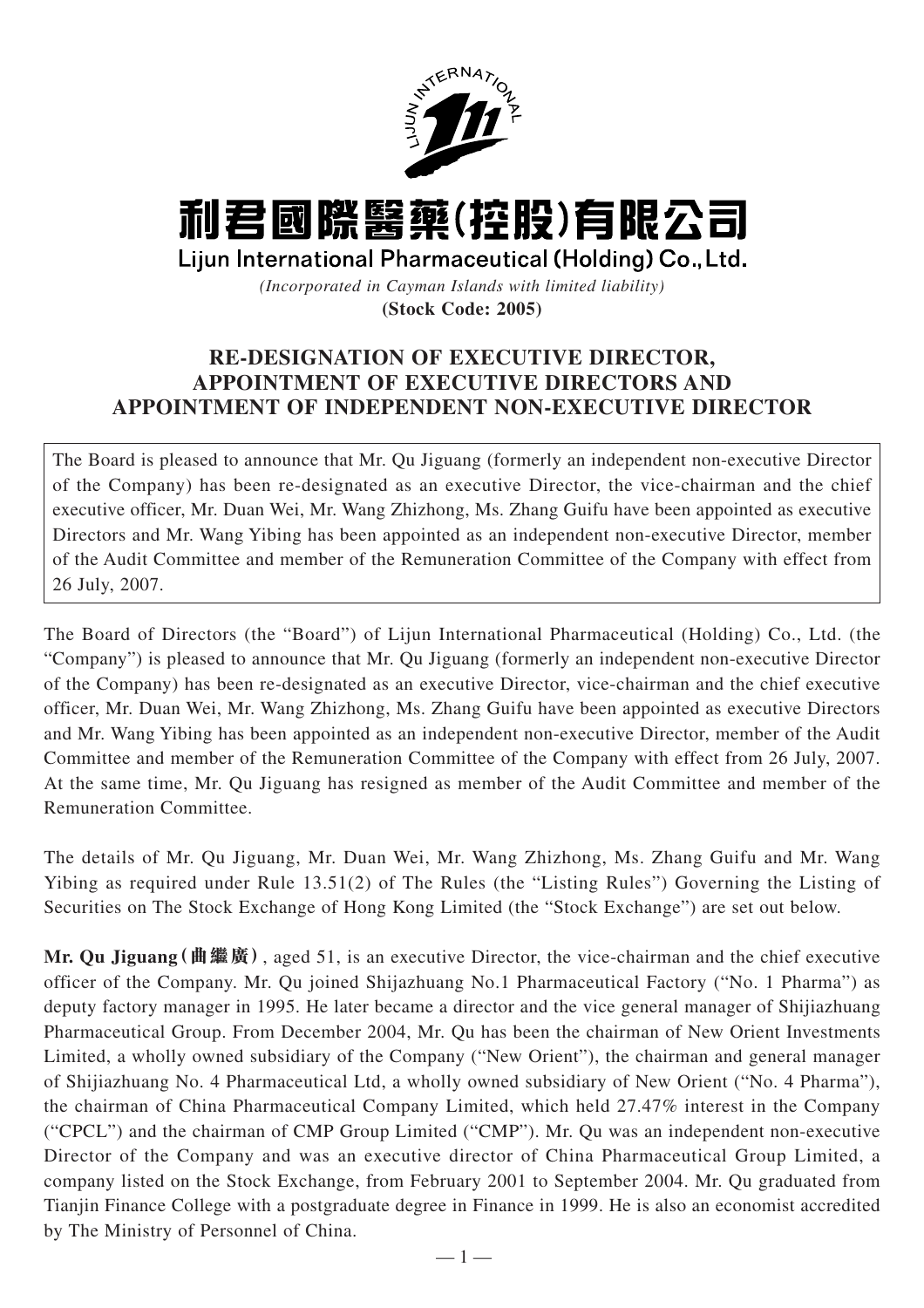Mr. Qu has entered into a service contract with the Company for a fixed term of three years commencing from 17 October 2005 and with terms revised on 26 July 2007, subject to retirement and re-election provisions as set out in the Company's articles of association. Pursuant to the revised service contract, the annual director's emoluments of Mr. Qu is HK\$2,600,000 together with discretionary bonus based on the Company's performance. The terms of appointment were approved by the Remuneration Committee of the Company and the Board with reference to Mr. Qu's qualification and experience, responsibilities to be undertaken. In addition, Mr. Qu is eligible to participate in the Company's share option scheme.

On and since 29 June 2007, Mr. Qu was and has since then be deemed to be interested in 110,000,000 shares of the Company held by China Pharmaceutical Company Limited within the meaning of Part XV of the Securities and Futures Ordinance (Cap. 571 of the Laws of Hong Kong).

Save as disclosed above, Mr. Qu does not have any relationships with any other directors, senior management or substantial shareholders (as defined in the Listing Rules), or controlling shareholders (as defined in the Listing Rules) of the Company.

**Mr. Duan Wei(段偉)**, 48, is an executive Director. He joined No. 1 Pharma as a supervisor in March 1984 and was later promoted as the supervisor of Shijiazhuang Pharmaceutical Group. Mr. Duan has been an executive director and the vice general manager of No.4 Pharm since March 1999 and he has also been an executive director of New Orient, CPCL and CMP. Mr. Duan graduated from Hebei Central Radio and TV University (河北廣播電視大學) and has ample experiences in sales management.

Mr. Duan has entered into a service contract with the Company for a fixed term of three years commencing from 26 July 2007, subject to retirement and re-election provisions as set out in the Company's articles of association. Pursuant to the service contract, the annual director's emoluments of Mr. Duan is HK\$600,000 together with discretionary bonus based on the Company's performance. The terms of appointment were approved by the Remuneration Committee of the Company and the Board with reference to Mr. Duan's qualification and experience, responsibilities to be undertaken. In addition, Mr. Duan is eligible to participate in the Company's share option scheme. Save as disclosed above, Mr. Duan does not have any relationships with any other directors, senior management or substantial shareholders (as defined in the Listing Rules), or controlling shareholders (as defined in the Listing Rules) of the Company.

As at the date of this announcement, Mr. Duan was not interested or deemed to be interested in any shares or underlying shares of the Company within the meaning of Part XV of the Securities and Futures Ordinance (Cap. 571 of the Laws of Hong Kong).

**Mr. Wang Zhizhong(王志忠)**, 48, is an executive Director. He joined No.4 Pharm in September 1984 and later became an executive director and an assistant general manager. He has also been an executive director of New Orient, CPCL and CMP. Mr. Wang graduated with a bachelor degree from 瀋陽藥科大 學 (Shenyang Pharmaceutical University) majoring in pharmacy research, production and human resources management.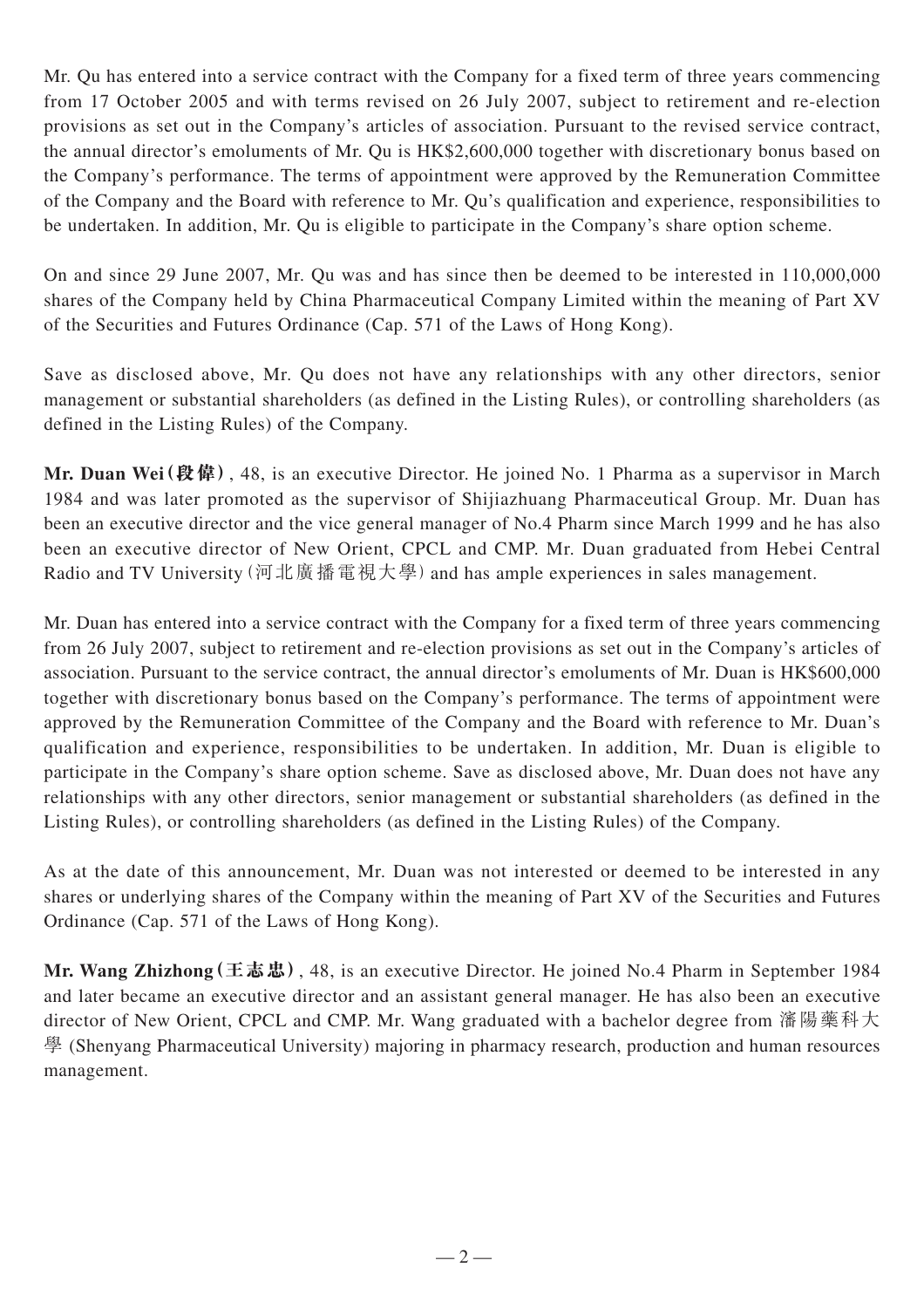Mr. Wang has entered into a service contract with the Company for a fixed term of three years commencing from 26 July 2007, subject to retirement and re-election provisions as set out in the Company's articles of association. Pursuant to the service contract, the annual director's emoluments of Mr. Wang is HK\$500,000 together with discretionary bonus based on the Company's performance. The terms of appointment were approved by the Remuneration Committee of the Company and the Board with reference to Mr. Wang's qualification and experience, responsibilities to be undertaken. In addition, Mr. Wang is eligible to participate in the Company's share option scheme. Save as disclosed above, Mr. Wang does not have any relationships with any other directors, senior management or substantial shareholders (as defined in the Listing Rules), or controlling shareholders (as defined in the Listing Rules) of the Company.

As at the date of this announcement, Mr. Wang was not interested or deemed to be interested in any shares or underlying shares of the Company within the meaning of Part XV of the Securities and Futures Ordinance (Cap. 571 of the Laws of Hong Kong).

**Ms. Zhang Guifu(張桂馥)**, 46, is an executive Director. Ms. Zhang joined Hebei Yuanzheng Pharmaceutical Company Limited (河北遠征藥業有限公司) as the finance manager in 1991. She has been the finance manager of No.4 Pharm since August 2001 and an executive director of No.4 Pharm since December 2001. She has also been an executive director of New Orient, CPCL and CMP. Ms. Zhang graduated from Hebei Economic Management College (河北經濟管理幹部學院) and has over 27 years of experience in financial control.

Ms. Zhang has entered into a service contract with the Company for a fixed term of three years commencing from 26 July 2007, subject to retirement and re-election provisions as set out in the Company's articles of association. Pursuant to the service contract, the annual director's emoluments of Ms. Zhang is HK\$300,000 together with discretionary bonus based on the Company's performance. The terms of appointment were approved by the Remuneration Committee of the Company and the Board with reference to Ms. Zhang's qualification and experience, responsibilities to be undertaken. In addition, Ms. Zhang is eligible to participate in the Company's share option scheme. Save as disclosed above, Ms. Zhang does not have any relationships with any other directors, senior management or substantial shareholders (as defined in the Listing Rules), or controlling shareholders (as defined in the Listing Rules) of the Company.

As at the date of this announcement, Ms. Zhang was not interested or deemed to be interested in any shares or underlying shares of the Company within the meaning of Part XV of the Securities and Futures Ordinance (Cap. 571 of the Laws of Hong Kong).

**Mr. Wang Yibing**, aged 45, independent non-executive director. He graduated from Shenyang Pharmaceutical University, majored in pharmacy (沈陽藥科大學藥學). He is currently the executive vice-president of Hebei Province Pharmaceutical Industrial Chamber of Commerce(河北省醫藥行業協 會). Mr Wang joined Heibei Provincial Pharmaceutical Research Centre (河北省藥物研究所) in July 1983 and became supervisor in research centre of pharmacodynamics, research centre of preparations, pharmaceutical factory and scientific research management centre successively. In 1991, Mr. Wang joined the General Economics Division of Hebei Provincial Administration of Medicine(河北省醫藥管理局綜 合經濟處)as vice supervisor and was promoted to supervisor and the deputy director successively. From